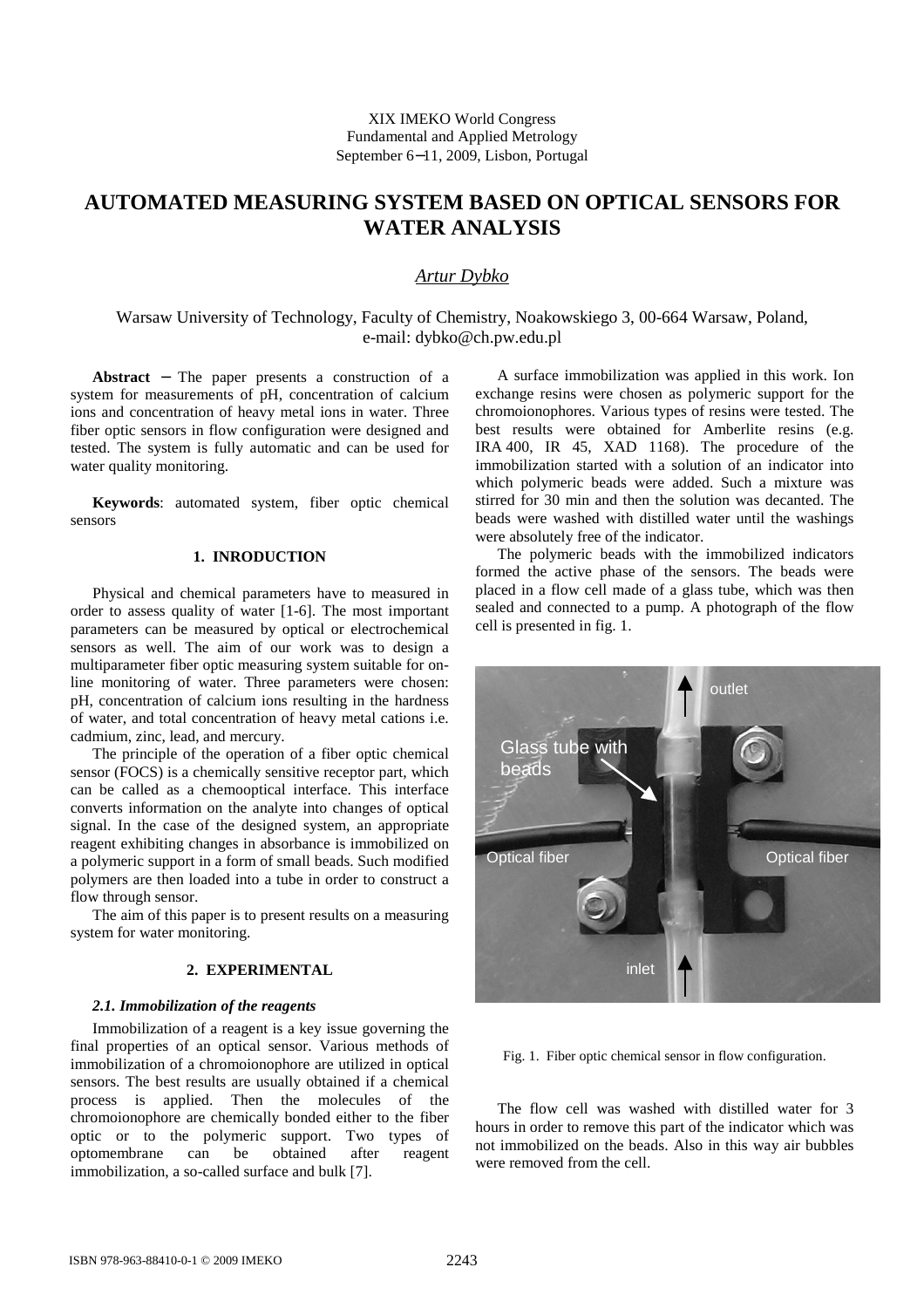#### *2.2. Measuring set-up*

A fully automated measuring set-up was designed. The system is schematically presented in fig. 2.



Fig. 2. Measuring set-up.

The system consists of three flow sensors and correlated to them appropriate calibration solutions. The work of the systems is governed by a special software developed in LabVIEW. A multi-light source unit was constructed with an independent work of three LEDs, which were matched to the analytical wavelengths of the indicators used (590 nm or 630 nm for pH sensor – depending on the indicator used, 680 nm for calcium sensor, 510 nm for heavy metal ions sensor). Each of the LEDs was modulated to a square wave, which allows for selective signal detection. The modulation was introduced in such a way that when the LED was switched on, the optical power was maintained constant by the photodiode feedback. The light having interacted with the indicator, possesses information about the concentration of the analyte and then is converted into electrical signal by a photodiode combined with a transimpedance amplifier (OPT 301, Burr-Brown).

Each sensor was calibrated before the measurements. This required to pump solutions with various concentration of the analyte. A computer communicates with a set of electrovalves, a combination of which allowed delivering to the sensor the calibration solutions. Having done the calibration, the computer calculates the calibration curve and then a measurement of a real sample is possible.

The data acquisition card (PCI 6025E) with a 12-bit analogue to digital converter was used for the data collection. The digital outputs of the card were used to control the electrovalves. The peristaltic pump was connected to the system via an RS 232C interface allowing full control of the instrument.

Fig. 3 presents a photo of electrovalves and calibration solutions for one fiber optic sensor.



Fig. 3. Electrovalves and calibration solutions.

#### **3. RESULTS**

The designed system was tested with solutions prepared in laboratory. All three sensors work independently in a flow condition. The measurement procedure assumes that each sensor is calibrated before the use, and after the calibration procedure the sample is measured. The whole sequence ends with the conditioning solution pumped throught the sensor.

#### *3.1 pH sensor*

Fig.4 presents calibration curve of the fiber optic pH sensor.



Fig. 4. Calibration curve of pH sensor.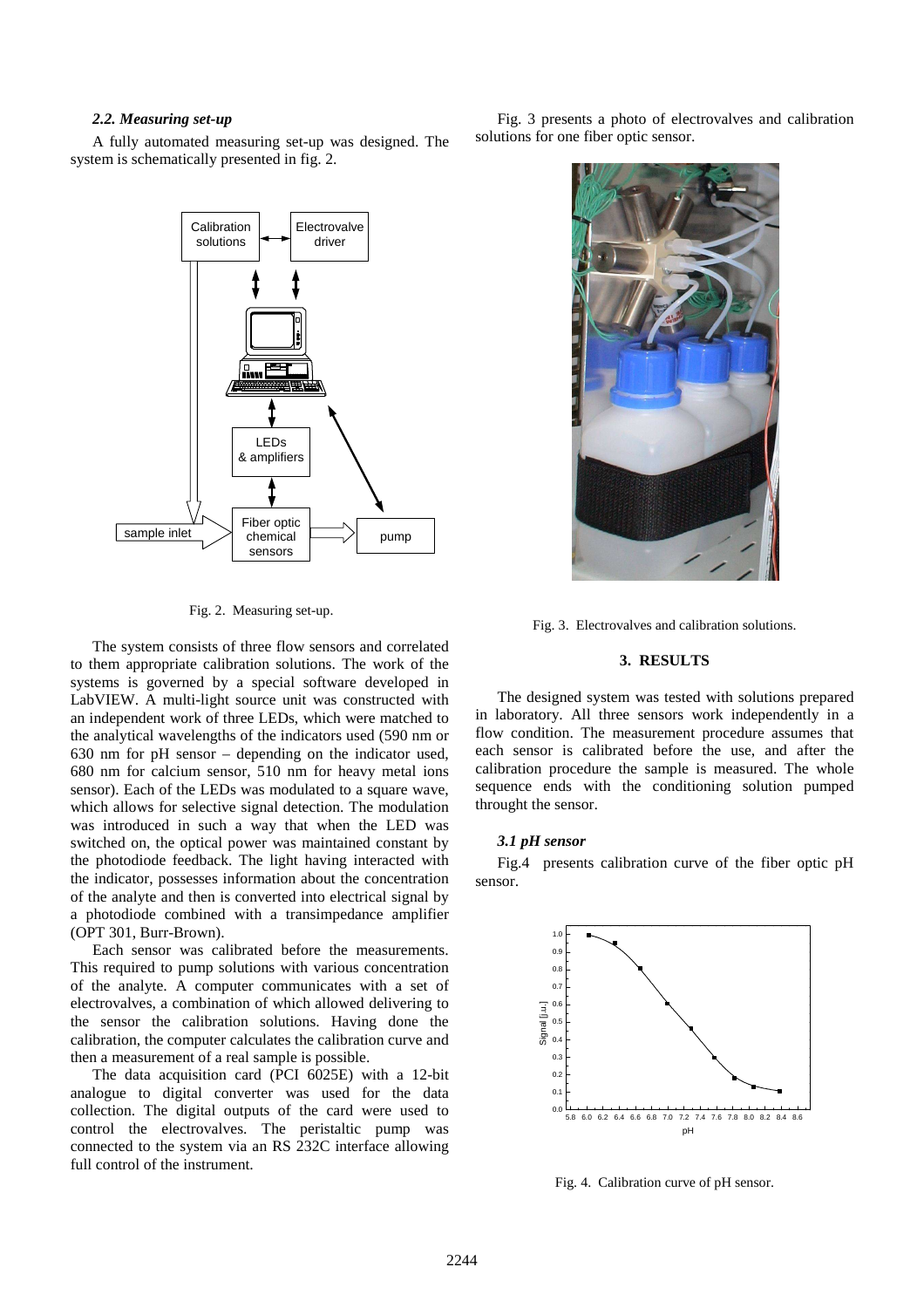This sensor was based on the use of neutral red as an indicator and exhibited the linear range 6,5-7,8. In order to match environmental requirements it was necessary to design the second pH sensor based on bromothymol blue as an indicator (see fig. 5).



Fig. 5. Calibration curve of pH sensor.

In this case the linear range was equal to 7,7 - 9,4 pH

#### *3.2 Calcium sensor*

Fig. 6 shows calibration curve the fiber optic calcium sensor based on Chlorophosphonazo III as an indicator. The sensor can be used in the range of concentrations from  $10^{-5}$ to  $10^{-2}$  M.



Fig. 6. Calibration curve of calcium sensor.

#### *3.3 Heavy metal ions sensor*

The indicator used (4-(2-pirydylazo) resorcinol) in the fiber optic sensor for heavy metal ions detection was not selective. It was chosen to measure the total concentration of these ions.

The calibration curve of the sensor is presented in fig. 7.



Fig. 7. Calibration curve of heavy metal ion sensor.

The sensor can be used within the range  $10^{-7}$ - $10^{-4}$  M.

#### *3.4 System performance*

The system was tested in a long term monitoring regime. The following accuracy of the measurements were found: pH sensor 0.04, calcium sensor 0.1 pCa, and heavy metal ion sensor 0.1 pMe (where p stands for the power of the appropriate ion concentration). It was also evaluated that system is capable to work without exchange of the sensor for 3 months of continuous monitoring (i.e. 4 measurements per day). After that time the sensors should be regenerated in order to guarantee the above mentioned accuracy.

#### **4. CONCLUSIONS**

A multiparameter measuring system was constructed and tested. The system consists of three fiber optic chemical sensors. The appropriate LEDs were matched to the designed sensors. The sensors were fabricated in a flow through configuration with the use of a polymeric ion exchange resins as a support for the indicator immobilization. The work of the whole system is governed by a computer with software developed in LabVIEW environment. This makes the system capable of on-line monitoring of water quality. It is also possible to connect the system to the internet and set up a network of measurement points using LabVIEW tools.

#### **ACKNOWLEDGMENTS**

The work was financed by a grant of The Ministry of Science and Information Society Technologies No. PBZ-MiN-009/T11/2003.